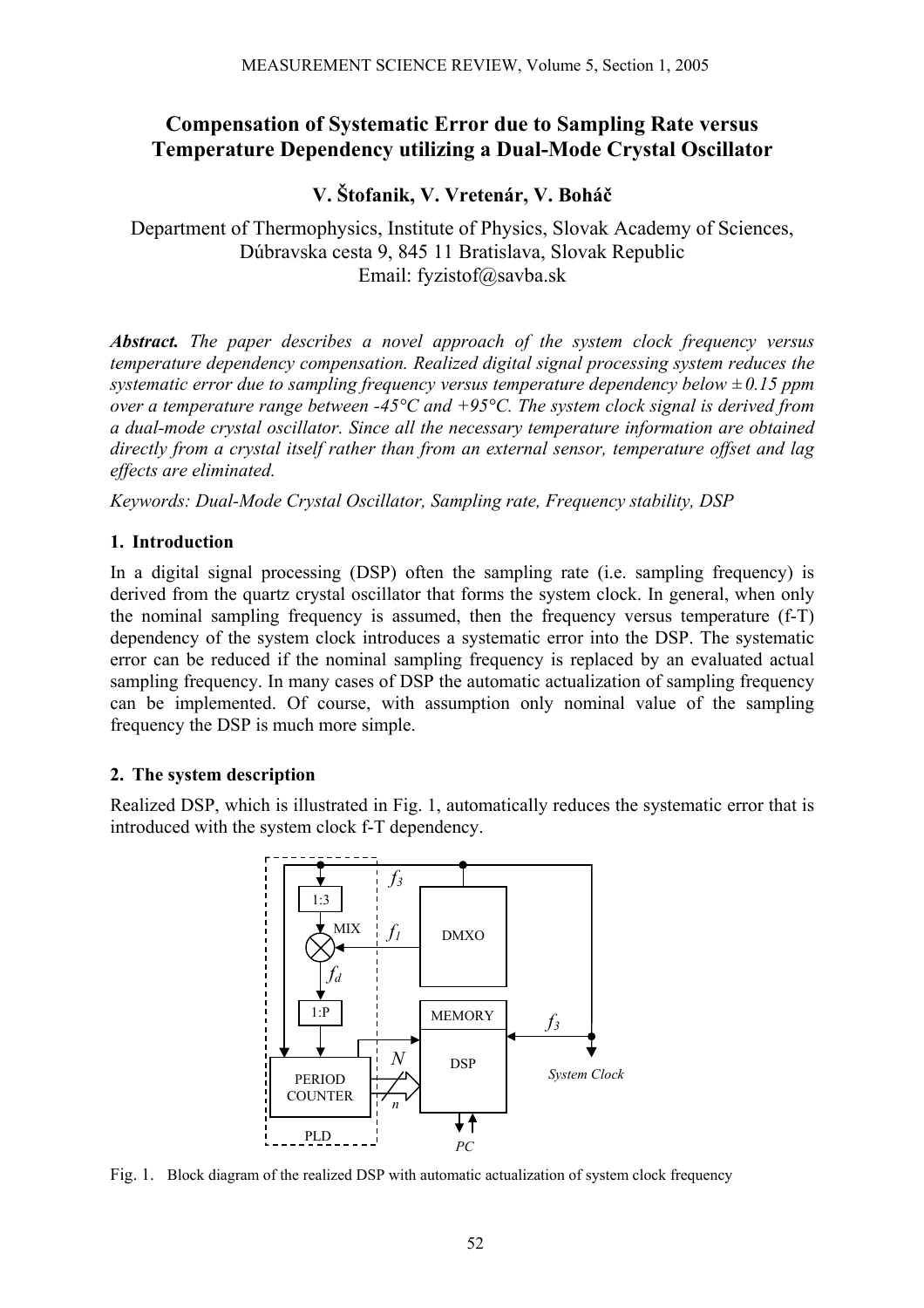The DSP incorporates a crystal self-thermometry using a dual-mode crystal oscillator (DMXO). The DMXO, which excites fundamental and  $3<sup>rd</sup>$  overtone slow-shear acoustic modes (i.e. c-modes) of the quartz crystal, has been originally published in [1]. Processing of actual frequencies of the both acoustic modes enables prediction of their frequency shifts due to ambient temperature changes over a wide range.

A design of DMXO circuit depends on parameters of the crystal that is considered. We have selected a high quality 10-MHz fundamental c-mode frequency SC quartz crystal. The crystal fundamental and  $3<sup>rd</sup>$  overtone c-modes are free of significant anomalies in the wide temperature range (at least between -45°C and +95°C). Due to relatively low equivalent series resistances of the c-modes, a double gain loop emitter degenerative type DMXO circuit we have selected. The schematic diagram of such DMXO is shown in Fig. 2 and its detail description has been published in [1], [2].

An actual system clock frequency  $f_3$  depends on the crystal actual 3<sup>rd</sup> overtone c-mode series resonant frequency (Fig. 3a). The DMXO simultaneously produces also the auxiliary signal with actual frequency  $f_l$  that depends on the crystal actual fundamental c-mode series resonant frequency (Fig. 3b).



Fig. 2. Schematic diagram of the utilized DMXO



Fig. 3. a) SC crystal 3<sup>rd</sup> overtone c-mode series resonant frequency versus temperature; b) SC crystal fundamental c-mode series resonant frequency versus temperature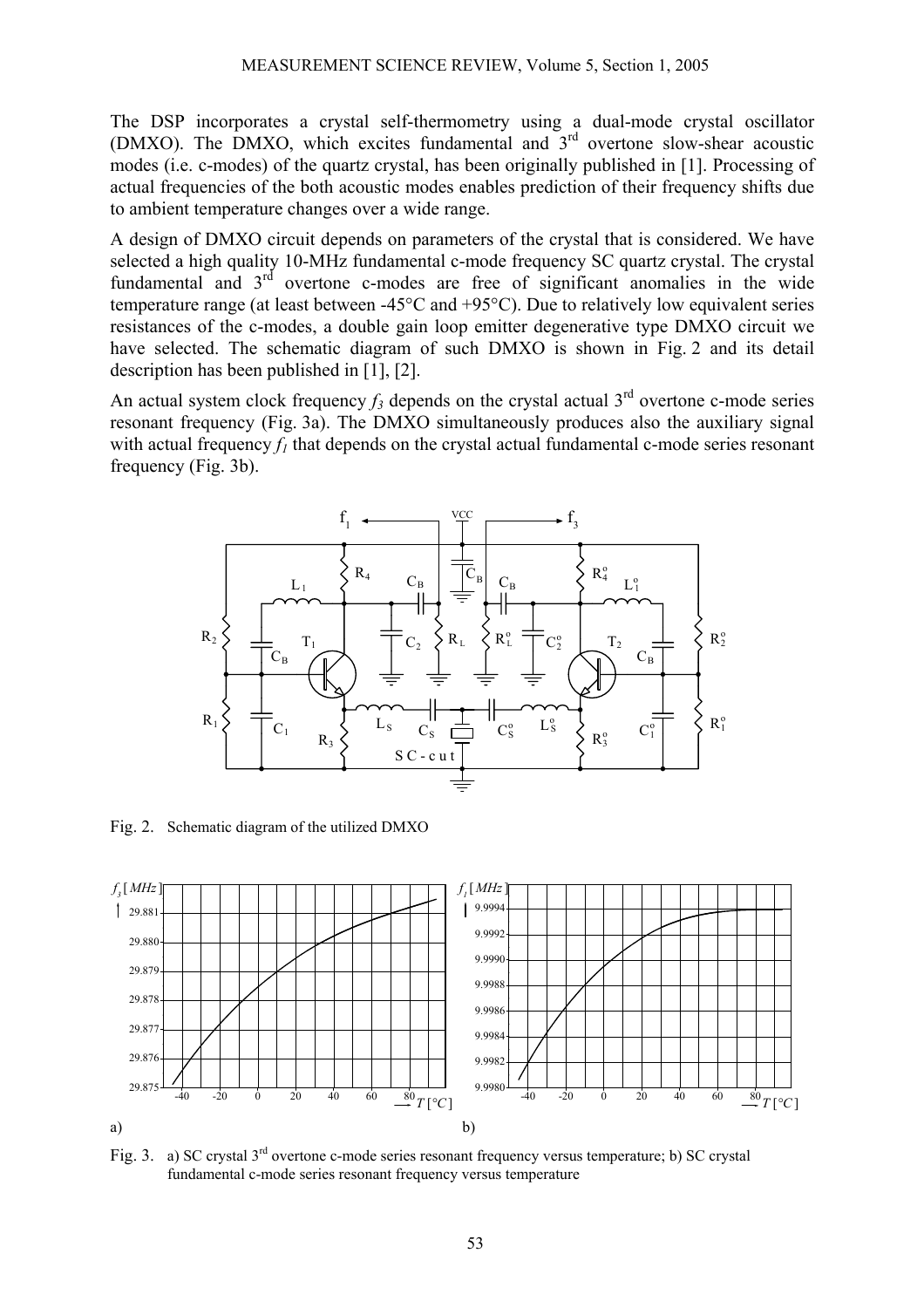

Fig. 4. a) Difference frequency versus temperature; b) Temperature number versus temperature; *P=*24000*, N*( 25*°C* )=18236200

At the output of digital mixer is available the difference signal with frequency that can be expressed by following equation:

$$
f_d(T) = f_1(T) - \frac{f_3(T)}{3} \tag{1}
$$

where *T* represents an actual temperature of the crystal in DMXO. The difference frequency versus temperature is shown in Fig. 4a.

The period counter is cleared at each compensation cycle begin. The amount of clock pulses accumulated during *P* periods of the difference signal in the period counter can be expressed by following formula:

$$
N(T) = \frac{f_3(T)}{f_d(T)} P = \frac{f_3(T)}{f_1(T) - \frac{f_3(T)}{3}} P
$$
 (2)

Temperature number (i.e. the amount of accumulated pulses) versus temperature is shown in Fig. 4b. Actual shift of the temperature number is given by following equation:

$$
\Delta N(T) = N(T) - N(25^{\circ}C) \tag{3}
$$

Actual frequency of the clock signal can be calculated by solving a  $K<sup>th</sup>$  order polynomial that approximates *f3* versus ∆*N* dependency:

$$
f_3(\Delta N(T)) = \sum_{i=0}^{K} a_i \cdot (\Delta N(T))^i \quad . \tag{4}
$$

The coefficients of the polynomial are derived from a least squares curve-fitting routine using the data collected during a temperature calibration run. The calibration process requires an external precise frequency counter, a controllable chamber and a personal computer (PC). PC controls the temperature in the chamber and records the calibration data  $(f_{3m})$ -data are read from the external counter and *N*-data are read from the period counter of the system). When the temperature-run is complete, PC performs the curve fitting. Finally PC sends determined coefficients of the polynomial to the DSP system.